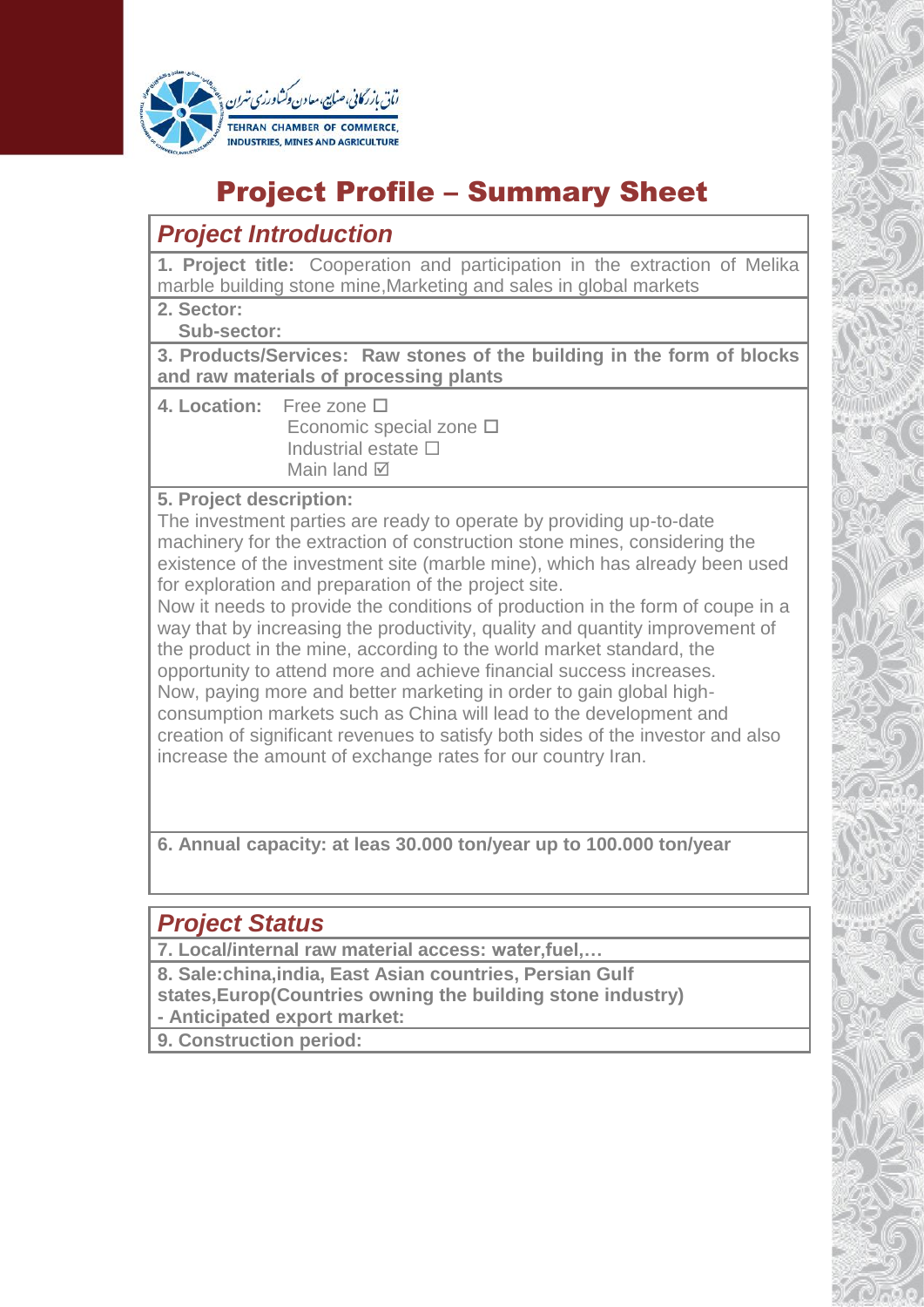#### **10. Project status:**



- -Feasibility study available? **Yes**
- -Required land provided? **Yes**
- -Legal permissions (establishment license, foreign currency quota, environment, etc.) taken? **Yes**
- -Partnership agreement concluded with local/foreign investor? **No**
- -Financing agreement concluded? **No**
- -Agreement with local/foreign contractor(s) concluded? **No**
- -Infrastructural utilities (electricity, water supply, telecommunication, etc) procured? **Yes**
- -List of know-how, machinery, equipment, as well as seller/builder companies defined? **Yes**
- -Purchase agreement for machinery, equipment and know-how concluded? **Yes**

### *Financial Structure*

#### **11. Financial Table**

| <b>Description</b>         | <b>Local Currency Required</b> |      |                                         | Foreign                                            | <b>Total</b>           |
|----------------------------|--------------------------------|------|-----------------------------------------|----------------------------------------------------|------------------------|
|                            | <b>Million</b><br><b>Rials</b> | Rate | <b>Equivalent</b><br>in Million<br>Euro | <b>Currency</b><br>Required<br><b>Million Euro</b> | <b>Million</b><br>Euro |
| <b>Fixed Capital</b>       | 500.000                        |      | $\mathfrak{D}$                          | $\mathfrak{D}$                                     | 4                      |
| Working<br><b>Capital</b>  | 50.000                         |      | 0.2                                     | 0.2                                                | 0.4                    |
| Total<br><b>Investment</b> | 550,000                        |      | 2.2                                     | 22                                                 | 4.4                    |

- Value of foreign equipment/machinery \_\_\_\_\_2\_\_\_ million Euro
- Value of local equipment/machinery \_\_\_\_\_\_\_\_\_ million Euro
- Value of foreign technical know-how \_\_\_\_\_\_\_\_\_ million Euro
- Value of local technical know-how \_\_\_\_\_\_\_\_\_ million Euro

- Net Present Value (NPV): Euro

- Internal Rate of Return (IRR):30 %
- Payback Period (PP):3 years

## *General Information*

**12. Project Type:** Establishment Expansion and completion  $\boxtimes$